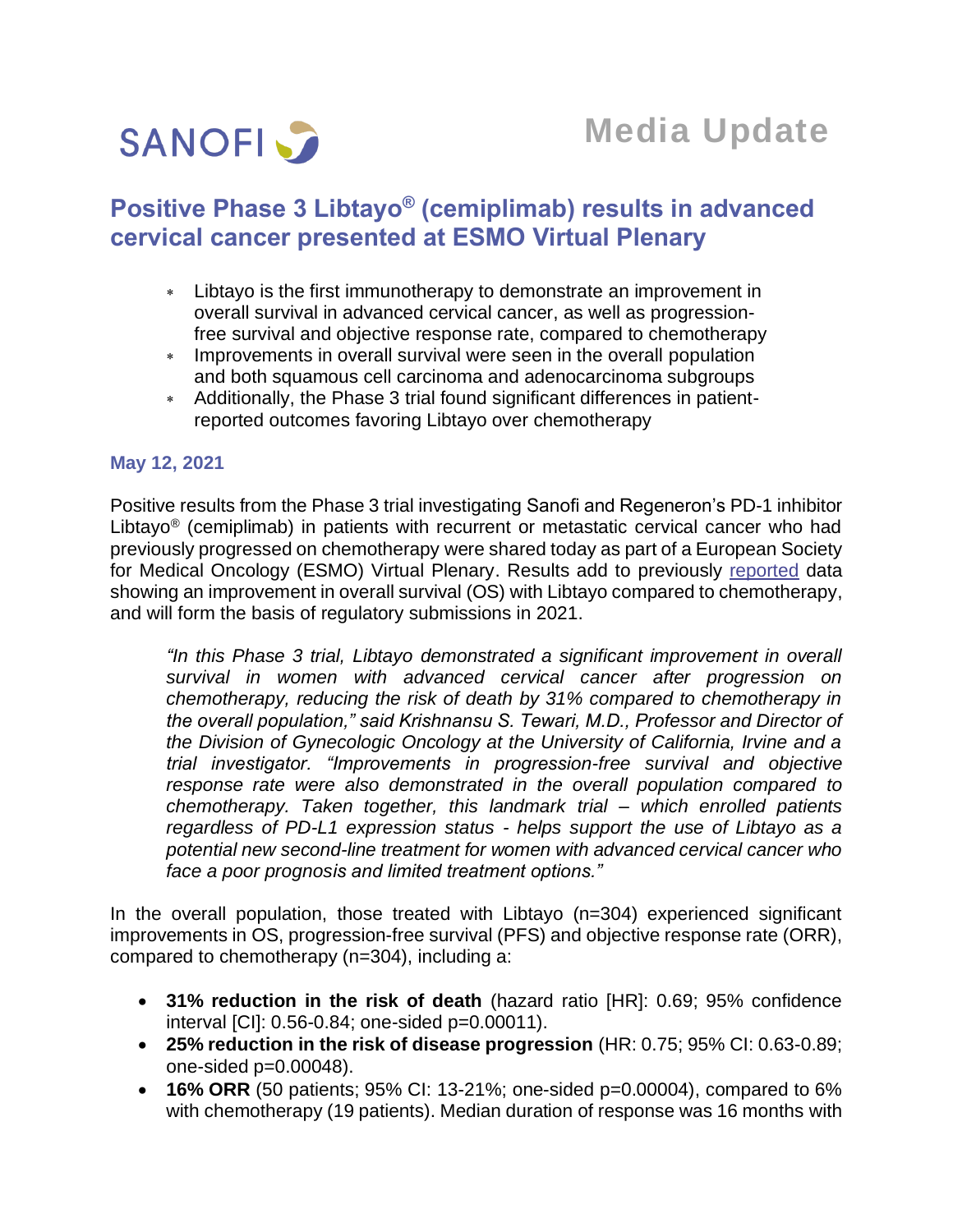Libtayo (95% CI: 12 months to not yet evaluable) and 7 months with chemotherapy (95% CI: 5-8 months), per Kaplan-Meier estimates.

In the trial, 78% of patients had advanced cervical cancer that was classified as squamous cell carcinoma (SCC). In this patient subgroup, significant improvements were also seen with Libtayo (n=239), compared to chemotherapy (n=238), including a:

- **27% reduction in the risk of death** (HR: 0.73; 95% CI: 0.58-0.91; one-sided p=0.00306).
- **29% reduction in the risk of disease progression** (HR: 0.71; 95% CI: 0.58-0.86; one-sided p=0.00026).
- **18% ORR** (42 patients; 95% CI: 13-23%), compared to 7% with chemotherapy (16 patients; 95% CI: 4-11%).

While assessment of the adenocarcinoma was not a pre-specified endpoint, a post-hoc analysis demonstrated the following outcomes for Libtayo-treated patients (n=65) compared to chemotherapy (n=66), including a:

- **44% reduction in the risk of death** (HR: 0.56; 95% CI: 0.36-0.85; nominal onesided p<0.005).
- **9% reduction in the risk of disease progression** (HR: 0.91; 95% CI: 0.62-1.34).
- **12% ORR** (8 patients; 95% CI: 6-23%), compared to 5% with chemotherapy (3 patients; 95% CI: 1-13%).

Additionally, the Phase 3 trial found Libtayo-treated patients were able to generally improve or maintain their baseline Global Health Status/Quality of Life (GHS/QOL) over time, while those treated with chemotherapy experienced a deterioration that became clinically meaningful starting at cycle 8, per the EORTC QLQ-C30 (overall estimated mean change [95% CI]: improvement of 1.01 [-2.033, 4.047] for Libtayo, worsening of -6.81 [- 10.977, -2.637] for chemotherapy; difference: 7.81; one-sided nominal p=0.00040).

No new Libtayo safety signals were observed. Safety was assessed in patients who received at least 1 dose of study treatment: 300 patients in the Libtayo group (median duration of exposure: 15 weeks; range: 1-101 weeks) and 290 patients in the chemotherapy group (median duration of exposure: 10 weeks; range: 1-82 weeks). Adverse events (AEs) were observed in 88% of Libtayo patients and 91% of chemotherapy patients, with those occurring in 15% or more Libtayo patients being anemia (25% Libtayo, 45% chemotherapy), nausea (18% Libtayo, 33% chemotherapy), fatigue (17% Libtayo, 16% chemotherapy), vomiting (16% Libtayo, 23% chemotherapy), decreased appetite (15% Libtayo, 16% chemotherapy) and constipation (15% Libtayo, 20% chemotherapy). Grade 3 or higher AEs occurred in 45% of Libtayo patients and 53% of chemotherapy patients. Among AEs in 15% or more patients, Grade 3 or higher AEs that occurred more often in the Libtayo group included asthenia (2% Libtayo, 1% chemotherapy) and pyrexia (less than 1% Libtayo, 0% chemotherapy). Immune-related AEs were observed in 16% of Libtayo patients and less than 1% of chemotherapy patients,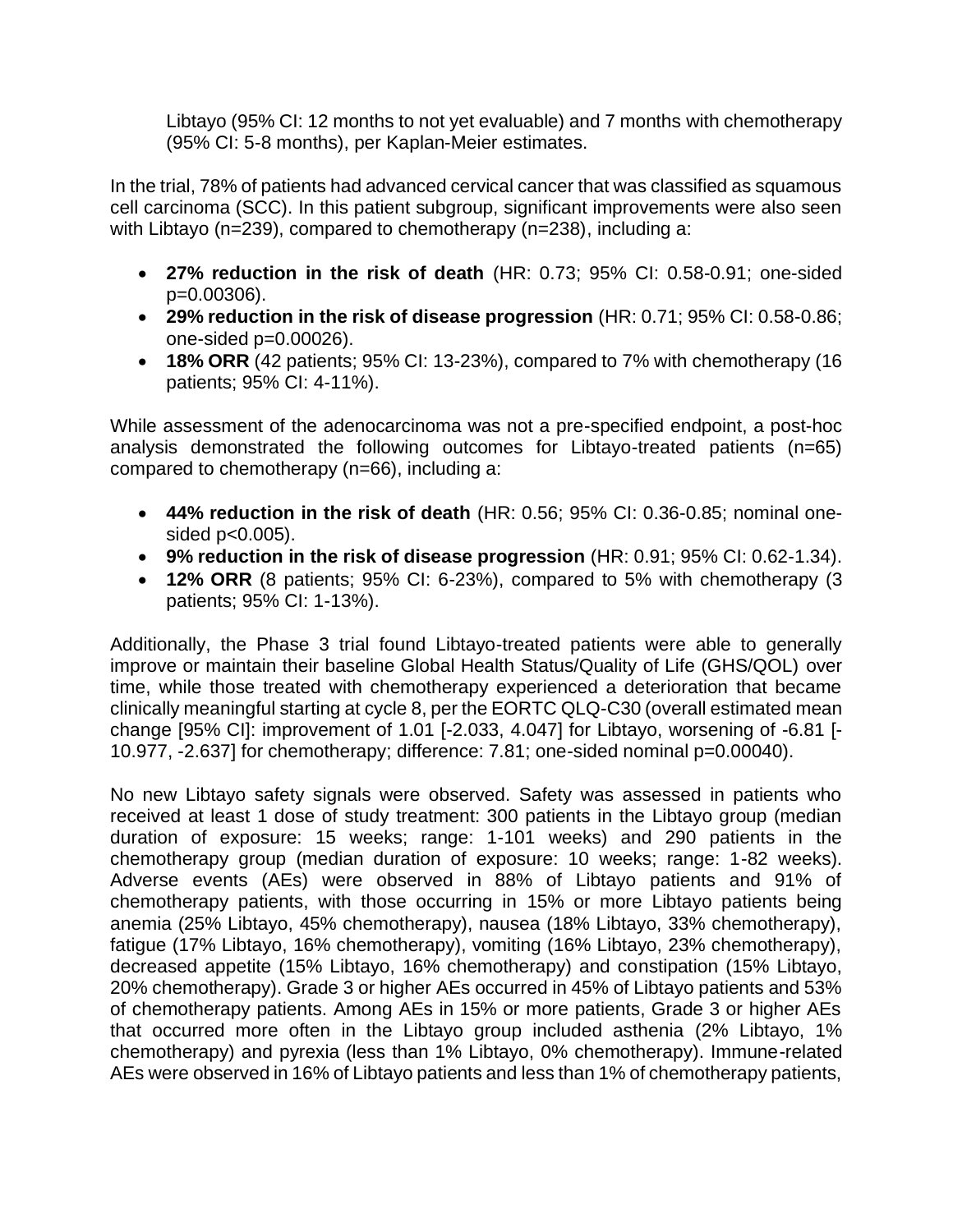with 6% and less than 1% being Grade 3 or higher, respectively. Discontinuations due to AEs occurred in 8% of Libtayo patients and 5% of chemotherapy patients.

The use of Libtayo in advanced cervical cancer is investigational and has not been fully reviewed by any regulatory authority.

# **About the Phase 3 Trial**

The Phase 3, open-label, multi-center trial is the largest randomized clinical trial in advanced cervical cancer, and investigated Libtayo monotherapy versus an investigator's choice of chemotherapy in patients with recurrent or metastatic cervical cancer that has progressed on platinum-based chemotherapy. Patients were allowed to enroll regardless of PD-L1 expression status, with 78% of patients having SCC and 22% having adenocarcinoma or adenosquamous carcinoma. The trial included women from 14 countries: the U.S., Japan, Taiwan, South Korea, Canada, Russia, Poland, Spain, Brazil, Australia, the UK, Italy, Greece and Belgium.

Patients (median age: 51 years) were randomized to receive Libtayo monotherapy (350 mg every three weeks) or an investigator's choice of commonly used chemotherapy (pemetrexed, vinorelbine, topotecan, irinotecan or gemcitabine). The primary endpoint for the trial was OS, analyzed first among patients with SCC, then in the total population.

In March, the trial was stopped early based on the highly significant effect of Libtayo on OS among SCC patients and following a unanimous recommendation by the Independent Data Monitoring Committee.

# **About Cervical Cancer**

Cervical cancer is the fourth leading cause of cancer death in women worldwide and is most frequently diagnosed in women between the ages of 35 and 44. Almost all cases are caused by human papillomavirus (HPV) infection, with approximately 80% classified as SCC (arising from cells lining the bottom of the cervix) and the remainder being largely adenocarcinomas (arising from glandular cells in the upper cervix). Cervical cancer is often curable when detected early and effectively managed, but treatment options are more limited in advanced stages.

It is estimated that approximately 570,000 women are diagnosed with cervical cancer worldwide each year, with deaths exceeding 250,000. In the U.S. there are 14,500 new patients diagnosed annually and approximately 4,000 women die each year.

# **About Libtayo**

Libtayo is a fully human monoclonal antibody targeting the immune checkpoint receptor PD-1 on T-cells. By binding to PD-1, Libtayo has been shown to block cancer cells from using the PD-1 pathway to suppress T-cell activation.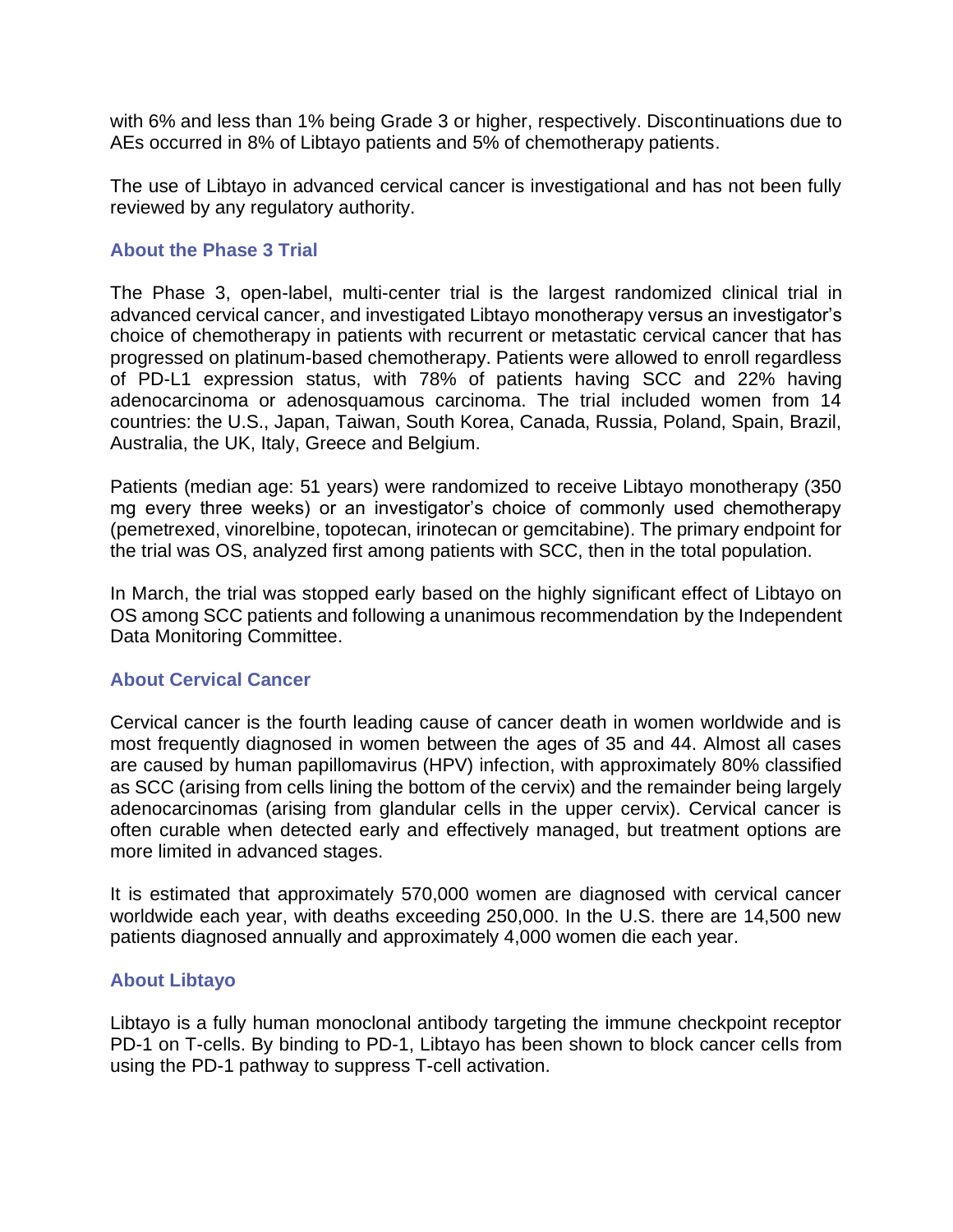In the U.S., Libtayo is approved for certain patients with advanced stages of cutaneous squamous cell carcinoma (CSCC), basal cell carcinoma (BCC) and non-small cell lung cancer (NSCLC) with ≥50% PD-L1 expression. Outside of the U.S., Libtayo is approved for certain patients with advanced CSCC in the European Union and six other countries, including Australia, Brazil, the UK and Canada.

The generic name for Libtayo in its approved U.S. indications is cemiplimab-rwlc, with rwlc as the suffix designated in accordance with Nonproprietary Naming of Biological Products Guidance for Industry issued by the U.S. Food and Drug Administration (FDA). Outside of the U.S., the generic name for Libtayo in its approved indication is cemiplimab.

# **About the Libtayo Development Program**

The extensive clinical program for Libtayo is focused on difficult-to-treat cancers. The European Medicines Agency is assessing regulatory submissions for Libtayo monotherapy in advanced NSCLC with ≥50% PD-L1 expression and advanced BCC following treatment with a hedgehog pathway inhibitor (HHI), with European Commission decisions expected by mid-2021.

Libtayo monotherapy is being investigated in trials in adjuvant CSCC and neoadjuvant CSCC, as well as in trials combining Libtayo with either conventional or novel therapeutic approaches for both solid tumors and blood cancers. These potential uses are investigational, and their safety and efficacy have not been evaluated by any regulatory authority.

Libtayo is being jointly developed by Regeneron and Sanofi under a global collaboration agreement.

### **About Regeneron**

Regeneron (NASDAQ: REGN) is a leading biotechnology company that invents life-transforming medicines for people with serious diseases. Founded and led for over 30 years by physician-scientists, our unique ability to repeatedly and consistently translate science into medicine has led to nine FDA-approved treatments and numerous product candidates in development, almost all of which were homegrown in our laboratories. Our medicines and pipeline are designed to help patients with eye diseases, allergic and inflammatory diseases, cancer, cardiovascular and metabolic diseases, pain, hematologic conditions, infectious diseases and rare diseases.

Regeneron is accelerating and improving the traditional drug development process through our proprietary *VelociSuite®* technologies, such as *VelocImmune®* , which uses unique genetically humanized mice to produce optimized fully human antibodies and bispecific antibodies, and through ambitious research initiatives such as the Regeneron Genetics Center, which is conducting one of the largest genetics sequencing efforts in the world.

For additional information about the company, please visit [www.regeneron.com](http://www.regeneron.com/) or follow @Regeneron on Twitter.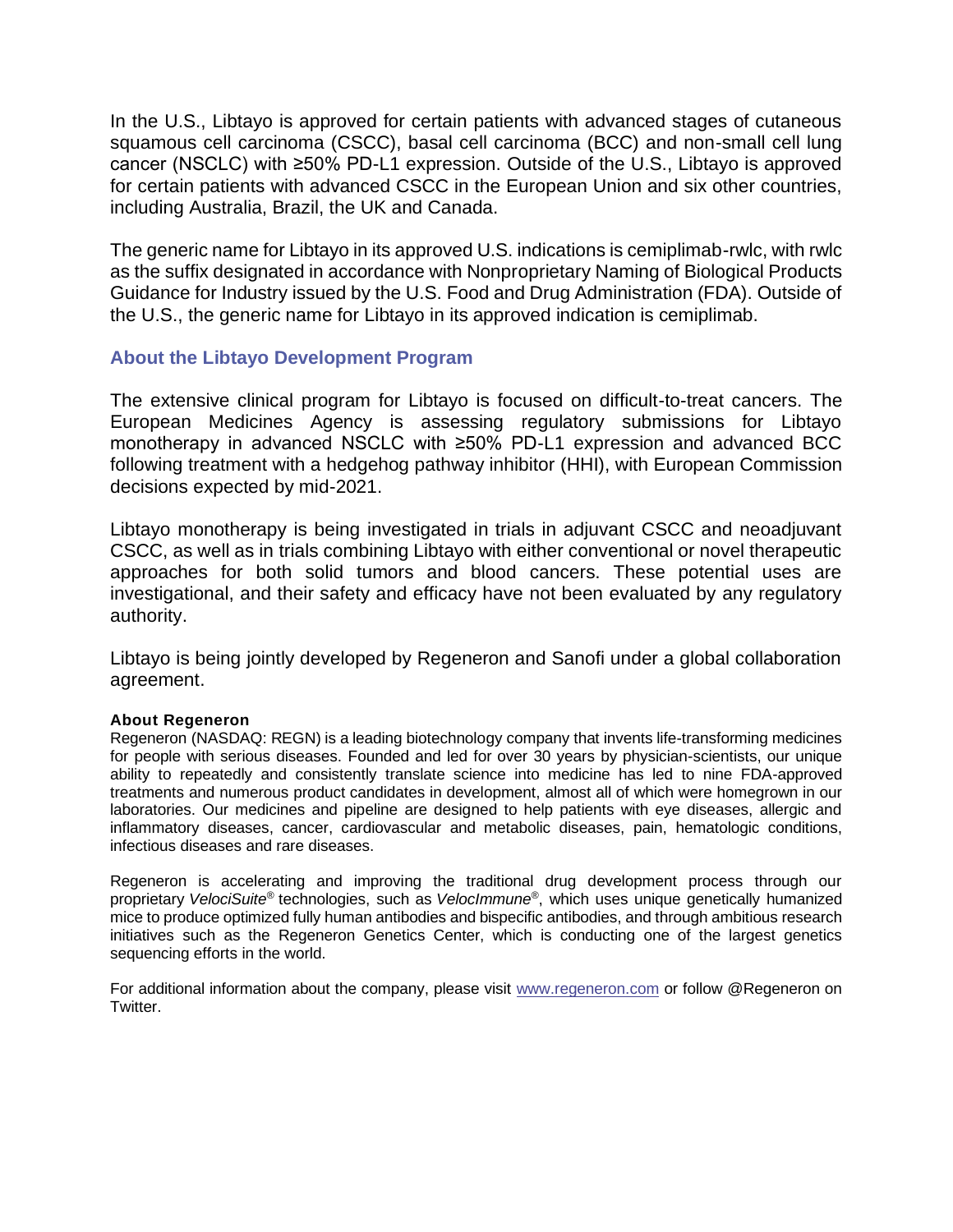### **About Sanofi**

Sanofi is dedicated to supporting people through their health challenges. We are a global biopharmaceutical company focused on human health. We prevent illness with vaccines, provide innovative treatments to fight pain and ease suffering. We stand by the few who suffer from rare diseases and the millions with long-term chronic conditions.

With more than 100,000 people in 100 countries, Sanofi is transforming scientific innovation into healthcare solutions around the globe.

### Sanofi, Empowering Life

**Media Relations Contacts** Sally Bain Tel.: +1 (781) 264-1091 [Sally.Bain@sanofi.com](mailto:Sally.Bain@sanofi.com)

**Investor Relations – Paris** Eva Schaefer-Jansen Arnaud Delepine

**Investor Relations – North America** Felix Lauscher Fara Berkowitz Suzanne Greco

**IR main line:** Tel.: +33 (0)1 53 77 45 45 [investor.relations@sanofi.com](mailto:investor.relations@sanofi.com) https://www.sanofi.com/en/investors/contact

**Regeneron Investor Relations Contact** Vesna Tosic Tel.: +1 (914) 847-5443 [vesna.tosic@regeneron.com](mailto:vesna.tosic@regeneron.com)

**Regeneron Media Relations Contact** Daren Kwok Tel.: +1 (914) 847-1328 daren.kwok@regeneron.com

#### *Sanofi Forward-Looking Statements*

*This press release contains forward-looking statements as defined in the Private Securities Litigation Reform Act of 1995, as amended. Forward-looking statements are statements that are not historical facts. These statements include projections and estimates and their underlying assumptions, statements regarding plans, objectives, intentions and expectations with respect to future financial results, events, operations, services, product development and potential, and statements regarding future performance. Forward-looking statements are generally identified by the words "expects", "anticipates", "believes", "intends", "estimates", "plans" and similar expressions. Although Sanofi's management believes that the expectations reflected in such forwardlooking statements are reasonable, investors are cautioned that forward-looking information and statements are* subject to various risks and uncertainties, many of which are difficult to predict and generally beyond the control *of Sanofi, that could cause actual results and developments to differ materially from those expressed in, or implied or projected by, the forward-looking information and statements. These risks and uncertainties include among other things, the uncertainties inherent in research and development, future clinical data and analysis, including post marketing, decisions by regulatory authorities, such as the FDA or the EMA, regarding whether and when to approve any drug, device or biological application that may be filed for any such product candidates*  as well as their decisions regarding labelling and other matters that could affect the availability or commercial *potential of such product candidates, the fact that product candidates if approved may not be commercially*  successful, the future approval and commercial success of therapeutic alternatives, Sanofi's ability to benefit *from external growth opportunities, to complete related transactions and/or obtain regulatory clearances, risks associated with intellectual property and any related pending or future litigation and the  ultimate outcome of such litigation,  trends in exchange rates and prevailing interest rates, volatile economic and market conditions, cost containment initiatives and subsequent changes thereto, and the impact that COVID-19 will have on us, our customers, suppliers, vendors, and other business partners, and the financial condition of any one of them, as well as on our employees and on the global economy as a whole. Any material effect of COVID-19 on any of the foregoing could also adversely impact us. This situation is changing rapidly and additional impacts may*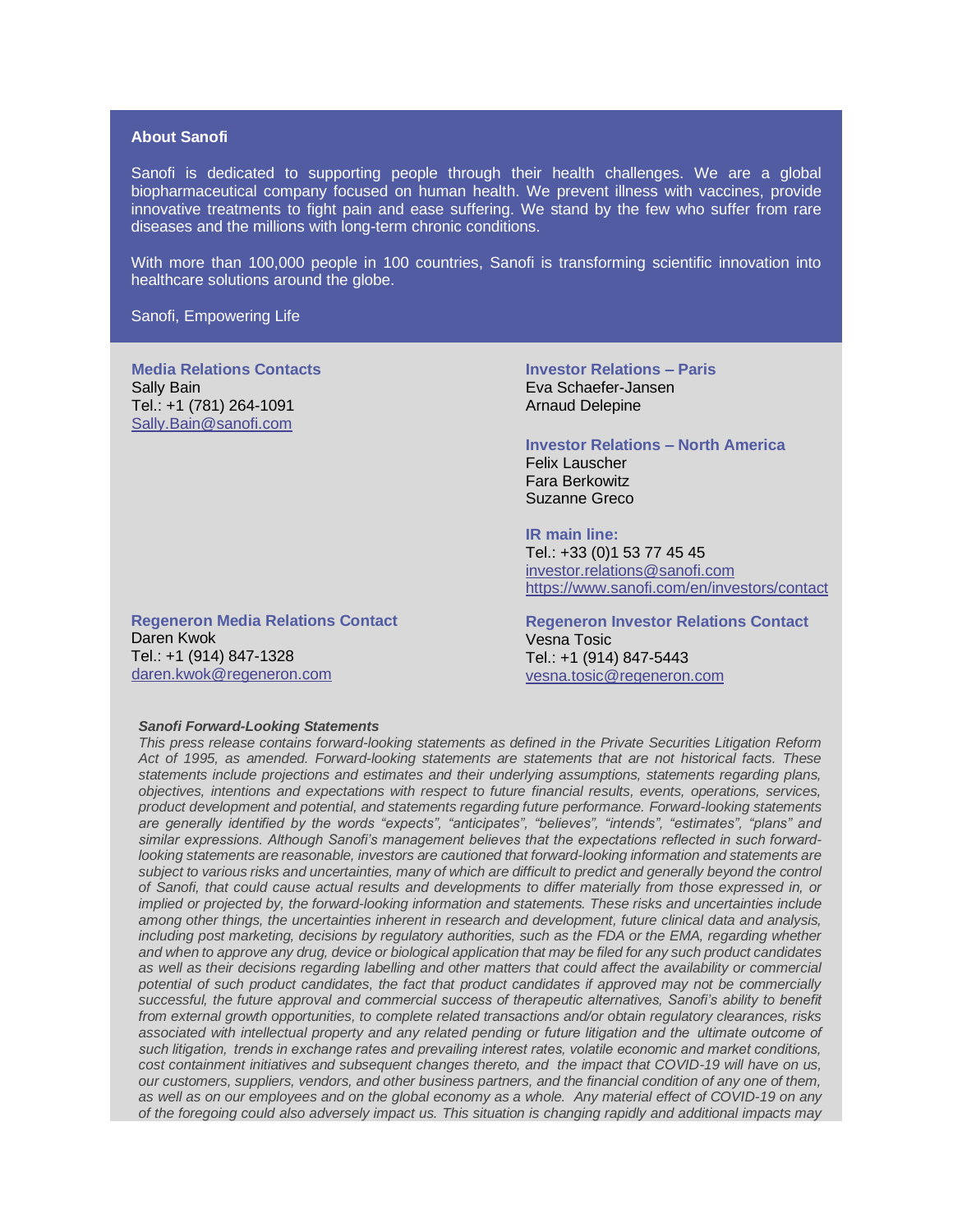*arise of which we are not currently aware and may exacerbate other previously identified risks. The risks and uncertainties also include the uncertainties discussed or identified in the public filings with the SEC and the AMF made by Sanofi, including those listed under "Risk Factors" and "Cautionary Statement Regarding Forward-Looking Statements" in Sanofi's annual report on Form 20-F for the year ended December 31, 2020. Other than*  as required by applicable law, Sanofi does not undertake any obligation to update or revise any forward-looking *information or statements.* 

#### *Regeneron Forward-Looking Statements and Use of Digital Media*

*This press release includes forward-looking statements that involve risks and uncertainties relating to future events and the future performance of Regeneron Pharmaceuticals, Inc. ("Regeneron" or the "Company"), and actual events or results may differ materially from these forward-looking statements. Words such as "anticipate," "expect," "intend," "plan," "believe," "seek," "estimate," variations of such words, and similar expressions are intended to identify such forward-looking statements, although not all forward-looking statements contain these identifying words. These statements concern, and these risks and uncertainties include, among others, the impact of SARS-CoV-2 (the virus that has caused the COVID-19 pandemic) on Regeneron's business and its employees, collaborators, and suppliers and other third parties on which Regeneron relies, Regeneron's and its collaborators' ability to continue to conduct research and clinical programs, Regeneron's ability to manage its supply chain, net product sales of products marketed or otherwise commercialized by Regeneron and/or its collaborators (collectively, "Regeneron's Products"), and the global economy; the nature, timing, and possible success and therapeutic applications of Regeneron's Products and product candidates being developed by Regeneron and/or its collaborators (collectively, "Regeneron's Product Candidates") and research and clinical programs now underway or planned, including without limitation Libtayo® (cemiplimab) for the treatment of patients with recurrent or metastatic cervical cancer who had previously progressed on chemotherapy; the likelihood, timing, and scope of possible regulatory approval and commercial launch of Regeneron's Product Candidates and new indications for Regeneron's Products, such as Libtayo for the treatment of cervical cancer and adjuvant and neoadjuvant cutaneous squamous cell carcinoma (as well as in combination with either conventional or novel therapeutic approaches for both solid tumors and blood cancers); uncertainty of the utilization, market acceptance, and commercial success of Regeneron's Products and Regeneron's Product Candidates and the impact of studies (whether conducted by Regeneron or others and whether mandated or voluntary), including the study discussed in this press release, on any of the foregoing or any potential regulatory*  approval of Regeneron's Products (such as Libtayo) and Regeneron's Product Candidates; the ability of *Regeneron's collaborators, suppliers, or other third parties (as applicable) to perform manufacturing, filling, finishing, packaging, labeling, distribution, and other steps related to Regeneron's Products and Regeneron's Product Candidates; the ability of Regeneron to manufacture and manage supply chains for multiple products and product candidates; safety issues resulting from the administration of Regeneron's Products (such as Libtayo) and Regeneron's Product Candidates in patients, including serious complications or side effects in connection with the use of Regeneron's Products and Regeneron's Product Candidates in clinical trials; determinations by regulatory and administrative governmental authorities which may delay or restrict Regeneron's ability to continue to develop or commercialize Regeneron's Products and Regeneron's Product Candidates, including without limitation Libtayo; ongoing regulatory obligations and oversight impacting Regeneron's Products, research and clinical programs, and business, including those relating to patient privacy; the availability and extent of reimbursement of Regeneron's Products from third-party payers, including private payer healthcare and insurance programs, health maintenance organizations, pharmacy benefit management companies, and government programs such as Medicare and Medicaid; coverage and reimbursement determinations by such payers and new policies and procedures adopted by such payers; competing drugs and product candidates that may be superior to, or more cost effective than, Regeneron's Products and Regeneron's Product Candidates; the extent to which the results from the research and development programs conducted by Regeneron and/or its collaborators may be replicated in other studies and/or lead to advancement of product candidates to clinical trials, therapeutic applications, or regulatory approval; unanticipated expenses; the costs of developing, producing, and selling products; the ability of Regeneron to meet any of its financial projections or guidance and changes to the assumptions underlying those projections or guidance; the potential for any license, collaboration, or supply agreement, including Regeneron's agreements with Sanofi, Bayer, and Teva Pharmaceutical Industries Ltd. (or their respective affiliated companies, as applicable), to be cancelled or*  terminated; and risks associated with intellectual property of other parties and pending or future litigation relating *thereto (including without limitation the patent litigation and other related proceedings relating to EYLEA® (aflibercept) Injection, Dupixent® (dupilumab), Praluent® (alirocumab), and REGEN-COV™ (casirivimab with imdevimab)), other litigation and other proceedings and government investigations relating to the Company*  and/or its operations, the ultimate outcome of any such proceedings and investigations, and the impact any of *the foregoing may have on Regeneron's business, prospects, operating results, and financial condition. A more complete description of these and other material risks can be found in Regeneron's filings with the U.S. Securities and Exchange Commission, including its Form 10-K for the year ended December 31, 2020 and its*